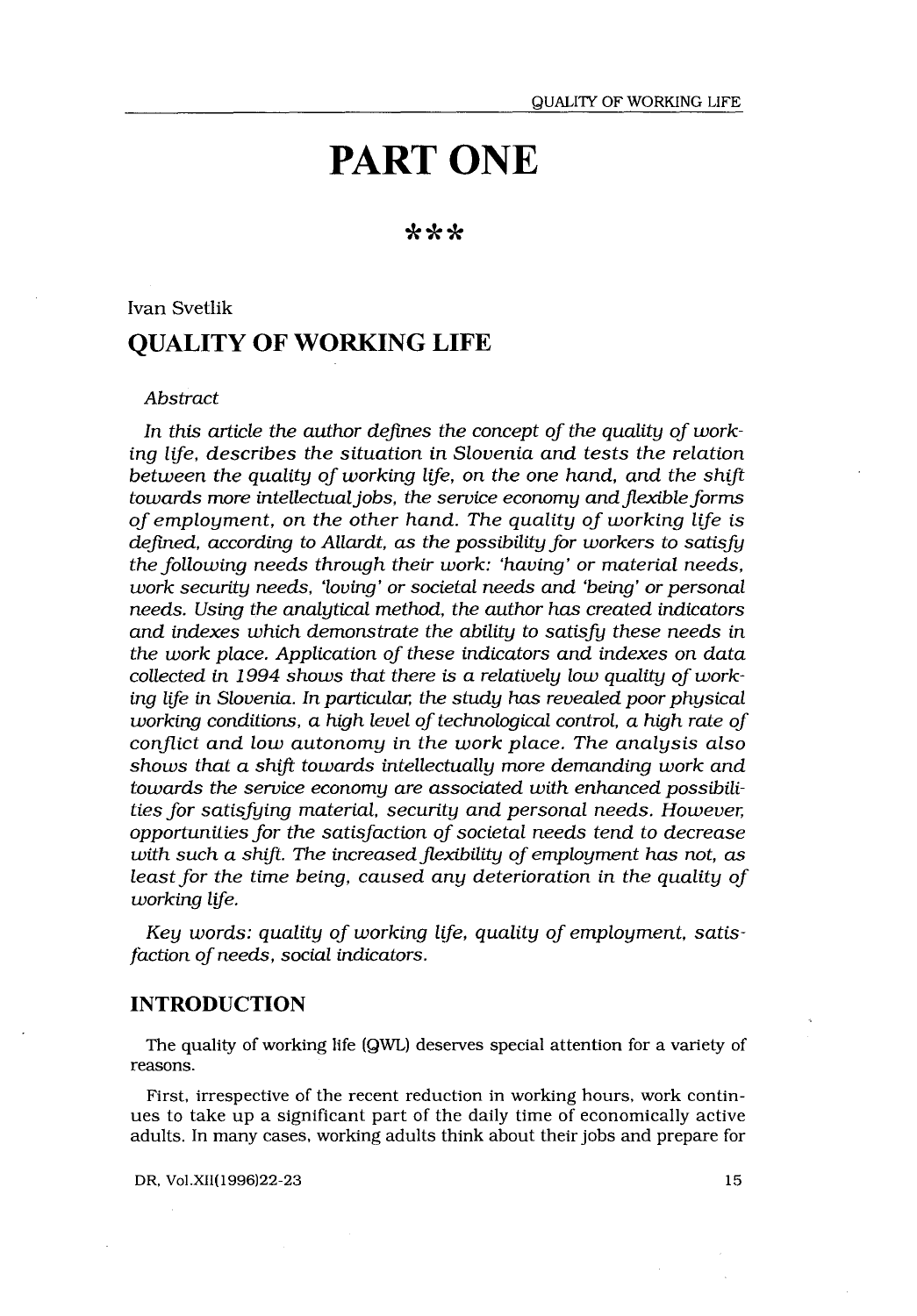### Ivan Svetlik

 

them even during non-working hours . The burdens of work are not left behind the walls of offices and workshops. The QWL thus has an impact on the individuals' quality of life in general .

Second, although there has been a decrease in available jobs, individuals are not ready to take and keep any kind of job if they have alternatives. In Slovenia, for instance, there are many vacancies in engineering jobs as well as vacancies for waiters and nurses which persist in spite of high unemployment numbers (Republiški zavod, 1995: 35). Twenty-four percent of temporary employees and 34 .7% of those on short-time work contracts are actively seeking another job (Svetlik, 1994: 131). What matters is not merely to have a job, but to have one which is well-paid with a certain level of employment security. Moreover, in addition to work ethics there has been an increasing emphasis on work aesthetics (Kerr, 1979) .

Third, recent developments related to the globalization of the economy, which makes technology and capital equally available to any producer, is causing a shift in competition from the markets for products and services to the market for labour (Pieper, 1990) . The most important question for a producer is how to attract the best employees and how to develop and utilize their work capabilities in the best possible way. This is certainly not possible without the acknowledgement that people have a multitude of needs which must be met by the working environment. In this respect, QWL may serve as a good conceptual framework.

Fourth, in recent decades, there has been a shift from the concept of quantity to that of quality of production . The leading theory has been total quality management (Becker, 1991). However, one cannot expect the highest quality production if the work of employees is not well-paid and is not relatively secure, if the employees do not have a good relationship with their co-workers and with their superiors, if they do not cooperate in well- organized working teams, if they do not have the opportunity to learn at work and to use their knowledge and experience at work, and if they do not have sufficient autonomy. Therefore, total quality management and QWL go hand in hand.

Fifth, one can observe an increasing share of workers dealing in services and information, an increasing share of intellectual workers as well as the growing flexibility of labour markets and work arrangements . The key issue is what these changes will bring about with respect to the quality of working life. Does the shift of production to services and information and the utilization of a more educated labour force increase the QWL? Do flexible work arrangements decrease QWL as is usually assumed (Kravaritou-Mani-takis, 1988)?

In this article, we will first present an empirically based concept of the QWL and will describe the QWL of employees in Slovenia . In the second part, we will examine the relationship between the production sector, the educational profile of employees and the type of (in)flexible employment arrangements on one hand and QWL on the other. This will be done using cross-section data collected on a representative sample of Slovenian employees in 1994.

DR, Vol.XII(1996)22-23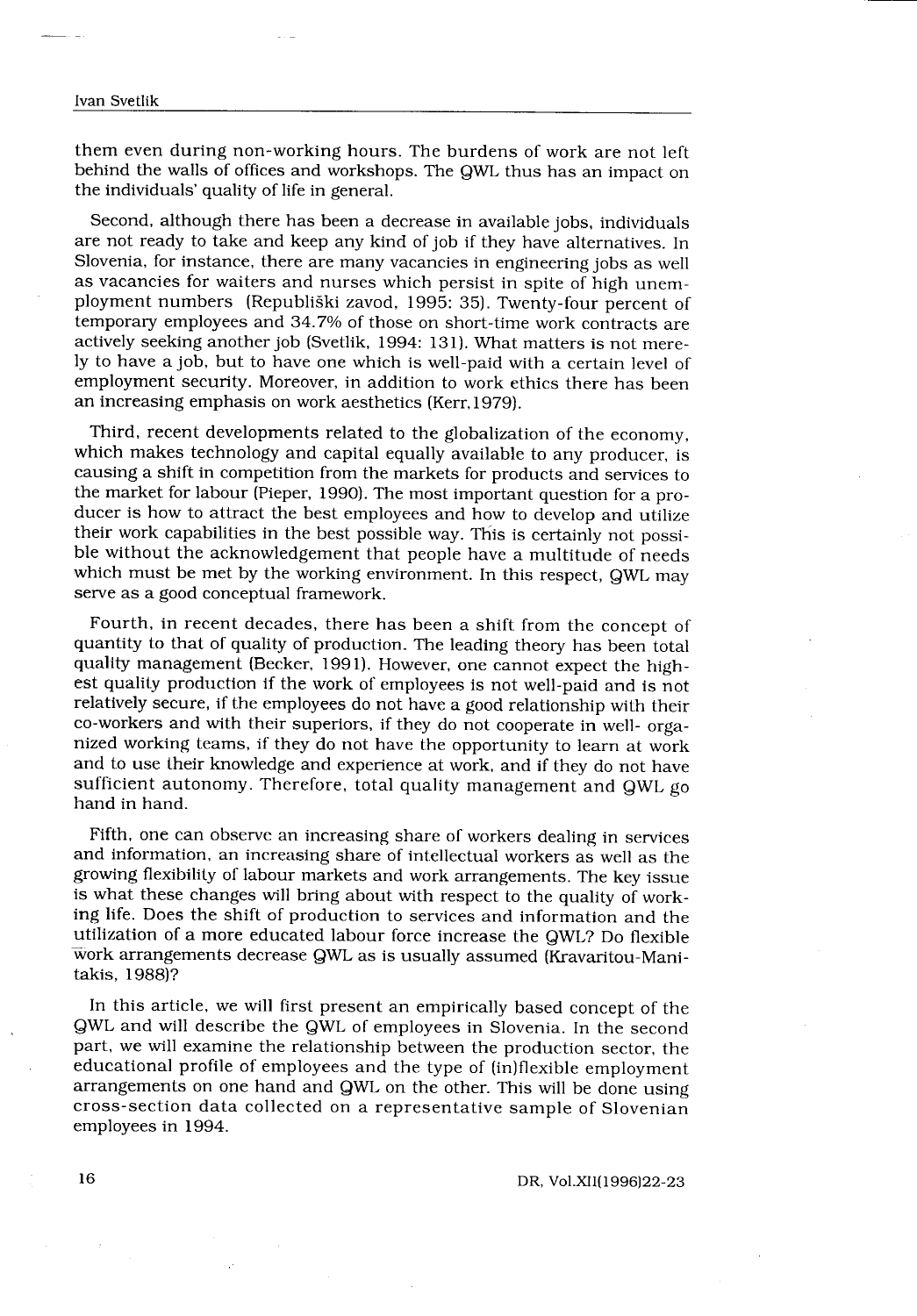# **QUALITY OF WORKING LIFE**<br> **THE QWL CONCEPT AND<br>
ITS MEASUREMENT IN SLOVENIA** THE QWL CONCEPT AND ITS MEASUREMENT IN SLOVENIA

The QWL concept has mainly been used in human resource management literature (Werther and Davis, 1987: 489-509; Dessler, 1988: 464-476). It aims at enhancing productivity by means of workers' motivation and satisfaction as well as such methods as avoidance of stress, improvement of communications and the reduction of resistance to change . It assumes that work productivity cannot be increased by autocratic leadership which tends to provoke resistance and absenteeism.

The best known organizational form for the improvement of the QWL are quality control circles . Other forms, such as working teams, socio-technical systems, co-decision making, and autonomous working groups, are also frequently mentioned in the literature . These are methods which aim to make work more interesting and challenging, and to create a good physical and social working environment. The aim of management is to lower the strain and health risks of employees, to increase their incomes, to enhance mutual support at work and to develop and utilize their creative potentials .

These managerial solutions seek synergetic effects that would result in both a high level of satisfaction of individuals' needs and in the successful attainment of business goals . However, these solutions are not sufficiently elaborated for the purpose of this analysis . Therefore, we shall use as a starting point Allardt's concept which is composed of the three groups of needs: having, loving and being (Allardt, 1993) . In the first group there are basic material needs and the need for security, in the second there are social needs or the need to belong, and in the third group there are personal needs or the need for self-actualization. We will concentrate primarily on the resources that individuals have at their disposal in the work environment to satisfy these needs . The aim is to combine Allardt's needs concept with Titmuss' concept of 'command over resources' (Titmuss, 1958).

The QWL has been described by a number of indicators, which have been grouped into 15 composite measures - indexes (see table 1) . However, the indicators used in the questionnaire were chosen rather eclectically without a clear link with the above-mentioned concepts . Therefore, we grouped them into indexes post-festum keeping in mind the basic concepts on the one hand and employing factor analysis (of the main components), on the other hand. The same procedure was used when deciding which of the 15 indexes describes the possibility of satisfying either 'having', 'loving' or 'being' needs.

On the basis of factor analysis, 15 indexes have been placed into five factors which explain 55 .2% of the variance . The grouping was close to Allardt's conceptual framework, with the exception that the indexes of having (excluding security) and being were placed together in one factor, that the indexes of loving were grouped into two separate factors, and that the index showing the daily distribution of work time was isolated as a separate factor . However, according to the basic concept, four groups of indexes have been formed for the purpose of analysing the following: having, security, loving and being.

DR, Vol.XII(1996)22-23 17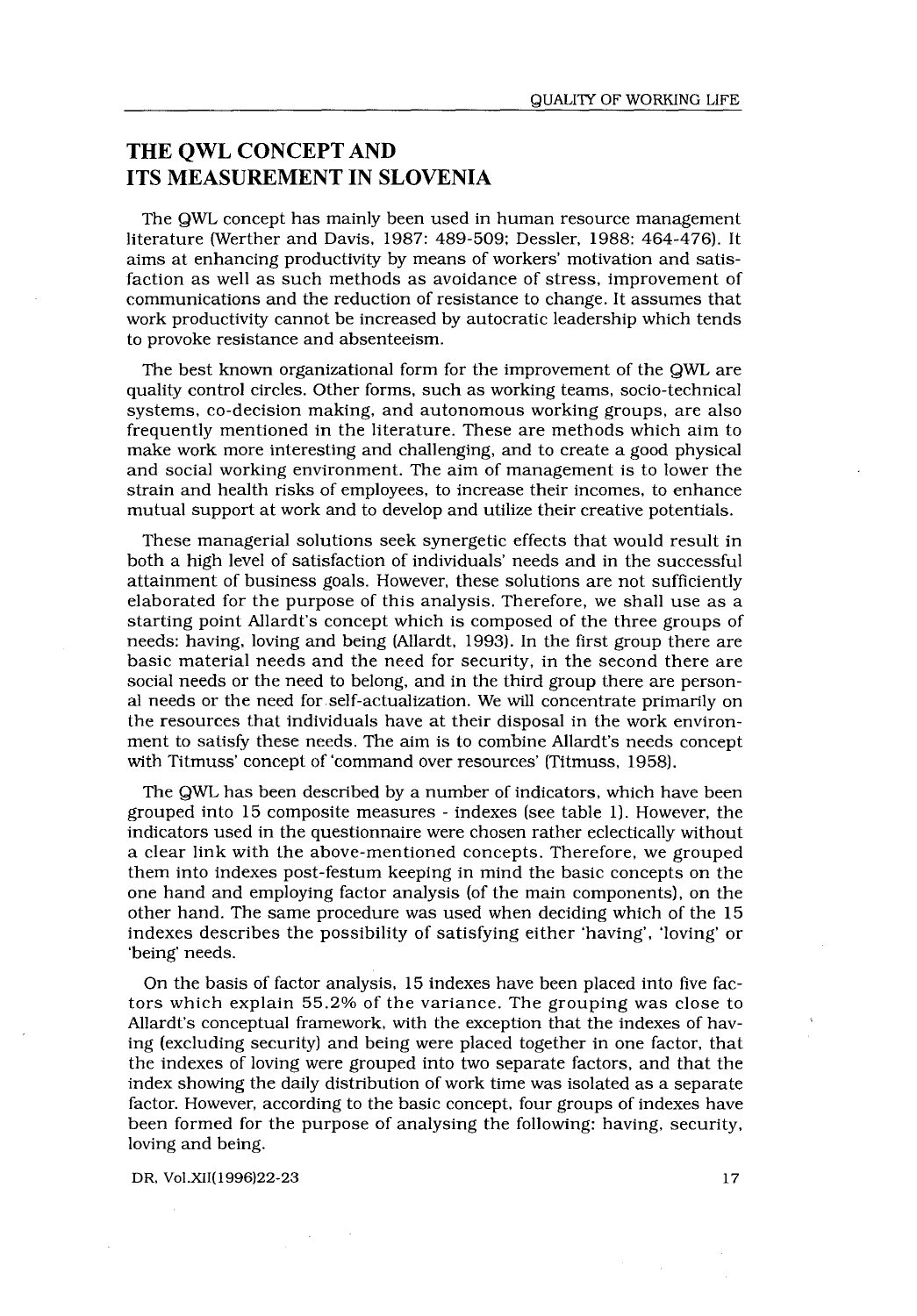#### Ivan Svetlik

 

# HAVING

Svetlik<br>
Svetlik<br>
Svetlik<br>
Svetlik<br>
Svetlik<br>
Svetlik<br>
Svetlik<br>
Svetlik<br>
Svetlik<br>
Svetlik<br>
Svetlik<br>
Svetlik<br>
Svetlik<br>
Svetlik<br>
Svetlik<br>
Svetlik<br>
Svetlik<br>
Svetlik<br>
Svetlik<br>
Svetlik<br>
Svetlik<br>
Svetlik<br>
Svetlik<br>
Svetlik<br>
Svetli We describe one's ability to satisfy material needs by the following indexes:

- monthly income,

- fringe benefits, and

- daily distribution of work time

In fact, all variations of the factor analysis have placed monthly income and fringe benefits among the being indexes . This shows that income is not just a means to satisfy basic needs but also has an important symbolic meaning. It is an indicator of one's social position and personal achievements. That is why individuals are more sensitive to wage differences than to absolute wage levels. From the theoretical perspective there is no dilemma between 'having' and 'being' (From, 1976). In fact, these two concepts seem to be complementary. They could be linked with such relationships as `to be and to have' or perhaps 'to be via having' . In spite of these results, we will deal with 'having' indexes separately assuming that they indicate the possibility of satisfying material needs .

As expected and in accordance with certain other studies (Hedstrom, 1988), the distribution of monthly income is asymmetrical meaning that a higher percentage of employees receive lower incomes and vice versa .

Fringe benefits appear not to be used extensively as a part of compensation packages . Among eight possible fringe benefits, only 2 .53 are received on average . The standard deviation is 1 .07, meaning that the treatment of various groups of employees does not differ significantly . The majority of employees get two traditional benefits: coupons or money for hot meals (69 .0%), and money for travelling costs (55 .7%) . The other benefits are rather rare: partial reimbursement of holiday costs (10.0%), purchase of various goods at reduced prices  $(9.6\%)$ , profit sharing  $(6.5\%)$ , a car  $(2.6\%)$ , paid telephone costs (0.7%), and paid housing (0.2%). Perhaps in Slovenia, we should pay closer attention to the possibility of profit sharing plans as a new kind of fringe benefit, a practice which in 1994 was still rather limited because the privatization process had only just begun.

The daily distribution of work time does not seem to have much in common with wages and fringe benefits . However, there is a clear relationship between the two: the more favourable one's distribution of daily work time is, the higher the fringe benefits . It seems that 'privileges' accumulate . Having high wages, getting fringe benefits and working in the most convenient part of the day essentially means having a good job.

The daily distribution of work time is assumed to be:

- favourable if one works in accordance with one's choice or, in general, during the day;

- medium if one works in two separate shifts ;

- unfavourable if one works in the evening or in the night, in three shifts, or if one does not know when one's shift will occur.

The above classification is adjusted to the most common work and life patterns and is not tested for the preferences of individuals which may vary during the course of time. Nevertheless, 68.5% of employees have

# DR, Vol.XII(1996)22-23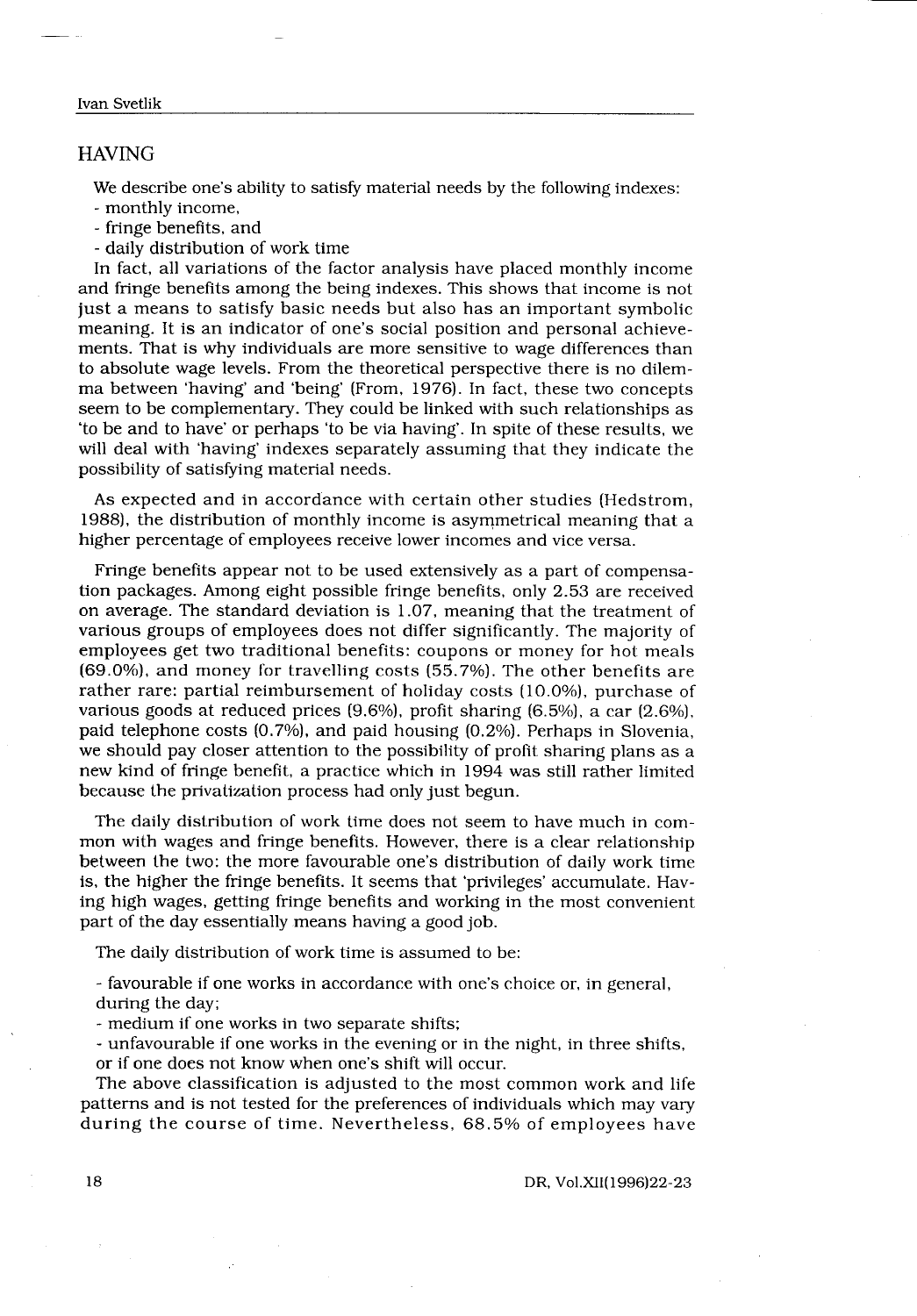favourable, 17 .7% have medium and 13.8% have unfavourable distribution of the daily working time . In the light of the expanding service sector, these results seems quite good. 

# **SECURITY**

Allardt places security among the basic `having' needs . However, factor analysis has created a separate and consistent group of indexes with the respective factor values in brackets :

| - the probability of work injuries and occupational diseases | $(0.67)$ . |
|--------------------------------------------------------------|------------|
| - physical working conditions                                | $(0.58)$ . |

| - physical strain at work | $(0.72)$ . |
|---------------------------|------------|
|---------------------------|------------|

These indexes describe physical security. Unfortunately, the indexes that would cover social or job security were not included in the research.

The probability of work injuries and occupational diseases is described in the following way:

- If a worker was injured at his/her present work place and if he/she or one of his/her coworkers were off the job for a certain period during the prior year as a result of a work related injury or an occupational disease, we consider the probability of work injuries and occupational diseases as high. According to our data, 6.6% of workers have such jobs.

- If neither of the above occurred, we consider the probability of work injuries and occupational diseases as low. 70.7% of workers were working in such a positions in 1994.

- For the other 22 .7% of workers the probability of work injuries and occupational diseases was classified as medium .

The physical work environment varies in accordance with conditions related to noise, computer screen, monotony, unnatural body position, gas, dust, smoke, vibration, poison, acid and explosive. Exposure to such conditions may be more or less frequent or even permanent . The results reveal that between 35% and 39% of employees are exposed to the noise, gas, monotony, unnatural body position and the computer screen. The percentage of employees exposed to poisoned substances and vibrations is 16 .9 and 11.5 respectively.

The index of the quality of physical working conditions is formed by counting the amount of one's exposure to the enumerated conditions during at least a part of one's working time. No exposure is found in only 18 .2% of cases, exposure to up to two of these conditions in 35 .0% of cases, and more than two in as many as 46 .7% of cases . Although exposure to the computer screen is becoming more and more common and may not be sufficiently harmful to warrant much attention, the number of other unfavourable working conditions in Slovenia remains very high. Nearly half of Slovenian employees are exposed to two and nearly a quarter to five unfavourable working conditions apart from the computer screen .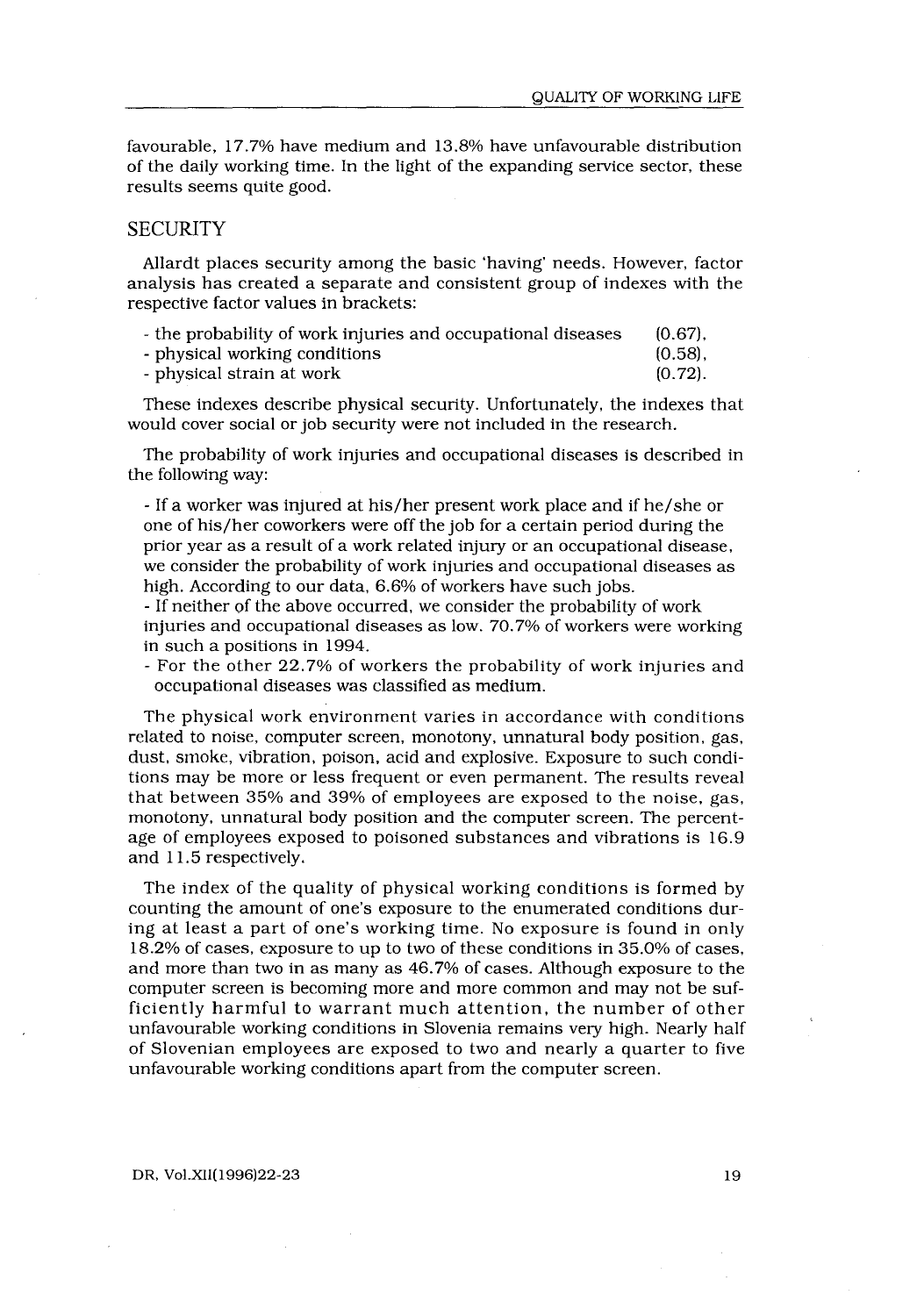# Ivan Svetlik  $\begin{tabular}{c} \hline \rule[0.2cm]{0cm}{0.2cm} \rule[0.2cm]{0cm}{0.2cm} \rule[0.2cm]{0cm}{0.2cm} \rule[0.2cm]{0cm}{0.2cm} \rule[0.2cm]{0cm}{0.2cm} \rule[0.2cm]{0cm}{0.2cm} \rule[0.2cm]{0cm}{0.2cm} \rule[0.2cm]{0cm}{0.2cm} \rule[0.2cm]{0cm}{0.2cm} \rule[0.2cm]{0cm}{0.2cm} \rule[0.2cm]{0cm}{0.2cm} \rule[0.2cm]{0cm}{0.2cm} \rule[0.2cm]{0cm}{0.2cm} \$

 $\sim$ 

Physical strain seems to have a close relationship to work injuries, occupational diseases and unfavourable working conditions . It is described in the following way:

- one must be strong enough to lift 60 kilos in order to perform one's job,

- one's job is so demanding that one sweats every day,
- one's job is physically demanding in certain other respects .

The respondents answered yes (2) or no (1) to the above three items . The values were summed up and 2 was deducted. Therefore, the physical strain index has values from 1 - 4 . Nearly a quarter of employees have values of 3 or 4, which means that they have physically very strenuous jobs .

# LOVING

Loving denotes fundamental societal needs, the need to belong. One needs to be accepted, respected, helped and awarded and one must be enabled to do the same in return for co-workers and superiors . Through these emotions, an individual considers him/herself to be a member of his/her working group and a member of the organization . The individual thus has a certain intra-group and intra-organizational status according to which he/she may influence the behaviour of others.

In the case of these particular needs, it is very difficult to determine deductively which indexes describe the ability to satisfy the needs of 'loving'. Factor analysis formed two groups of indexes with the respective factor values:

| - individualization of work                 | $(0.72)$ ,  |
|---------------------------------------------|-------------|
| - control of workers by their superiors     | $(0.69)$ .  |
| - control of workers by technology          | (0.64),     |
| - conflicts at work with either co-workers. |             |
| superiors and subordinates, or with clients |             |
| and business partners                       | $(-0.83)$ . |
| - psychical strain                          | $(0.71)$ .  |

Individualization of work decreases if:

- one can get necessary help at work by co-workers,

- one works in a group which shares the responsibility for the result of such work,

- the pace of one's work is determined by the pace of one's co-workers .

Each of the above characteristics was estimated on a scale of 1 -5 . The results indicate that 50 .6% of employees have a high probability of being helped by co-workers (values 4 and 5) and that 24.1% of employees have a relatively low probability of being helped by others (values 1 and 2) . It is difficult to judge from this information whether individual solidarity is high or low. We also do not know the reasons why approximately one-half of employees cannot rely on the help of co-workers; there could be technical, organizational or personal reasons.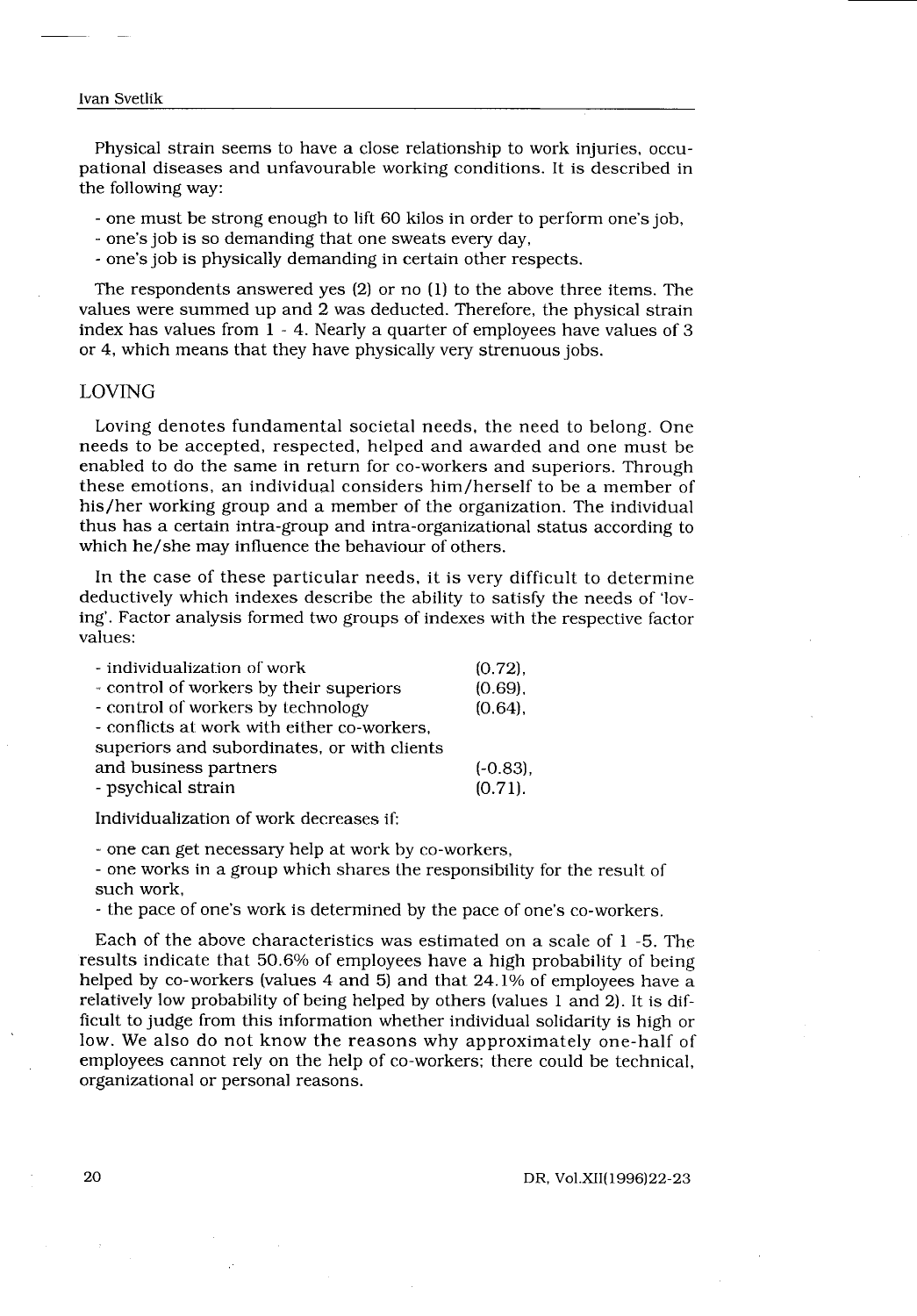High or very high sharing of responsibility for work results is reported by 39 .7% of employees, while very low or no sharing of responsibility is reported by some 47 .2% of employees . High and low group determination of work pace is reported by 26 .8% and 58.7% of employees respectively . This indicates a relatively high level of work individualization.

The index of individualization is formed by summing up values obtained on all three dimensions. Two points are deducted in order that the new scale starts with the value of 1 . Values of 1 - 4 represent high, values of 5 - 9 medium and values of 10 - 13 low individualization' .

The synthetic results indicate that 31 .3% of employees have highly individualized work, nearly half have work with a medium level of individualization, and only 19 .3% of employees perform jobs of low individualization. Therefore, it can be concluded that the ability to satisfy societal needs in the work environment are, in general, not very high. This is probably more the consequence of work organization than the consequence of technology. Only 18% of employees say that the pace of their work is highly or very highly determined by technical equipment. Individualized work structures lower the social pressure of working groups to which individuals may be exposed. However, it does not create a supportive environment for synergetic effects of team work . The relatively low level of shared responsibility for work results and the low level of coordination on the pace of work indicates a lack of group and organizational solidarity that should ideally be part of the organizational structure. This deficiency is partly offset by the informal solidarity reflected in the level of help received by co-workers .

The control of workers by their superiors and by technology may be understood as a limit on one's autonomy . However, the factor analysis does not place it among other indexes of personal autonomy . Rather, it places it close to the individualization index, indicating its impact on social connections at work. The following relationship was revealed: the higher the individualization of work, the lower the control of workers by their superiors and by technology, and vice versa . It seems that the individualization of work has not yet been counter-acted by organizational measures nor by the shift of management's orientation from tasks to people .

The control of workers by their superiors includes:

- the interference of superiors in the work process, and ;

- the appraisal by superiors of work results .

69.6% of employees report no control or very little control exerted by superiors during the work process and only 17 .1% of employees report tight control by superiors. In terms of the appraisal of work results by superiors, the outcome was similar, such appraisal never occurring or only very rarely occurring in the case of 55 .0% of employees and being performed regularly or quite often in the case of 26 .9% of employees .

The composed index of control over workers by superiors indicates that 55% of Slovenian employees are subject to loose control by their superiors or none at all. 30.8% report medium control and only 14.2% report tight control exerted by their superiors . This may indicate a rather relaxed work-

DR, Vol .XII(1996)22-23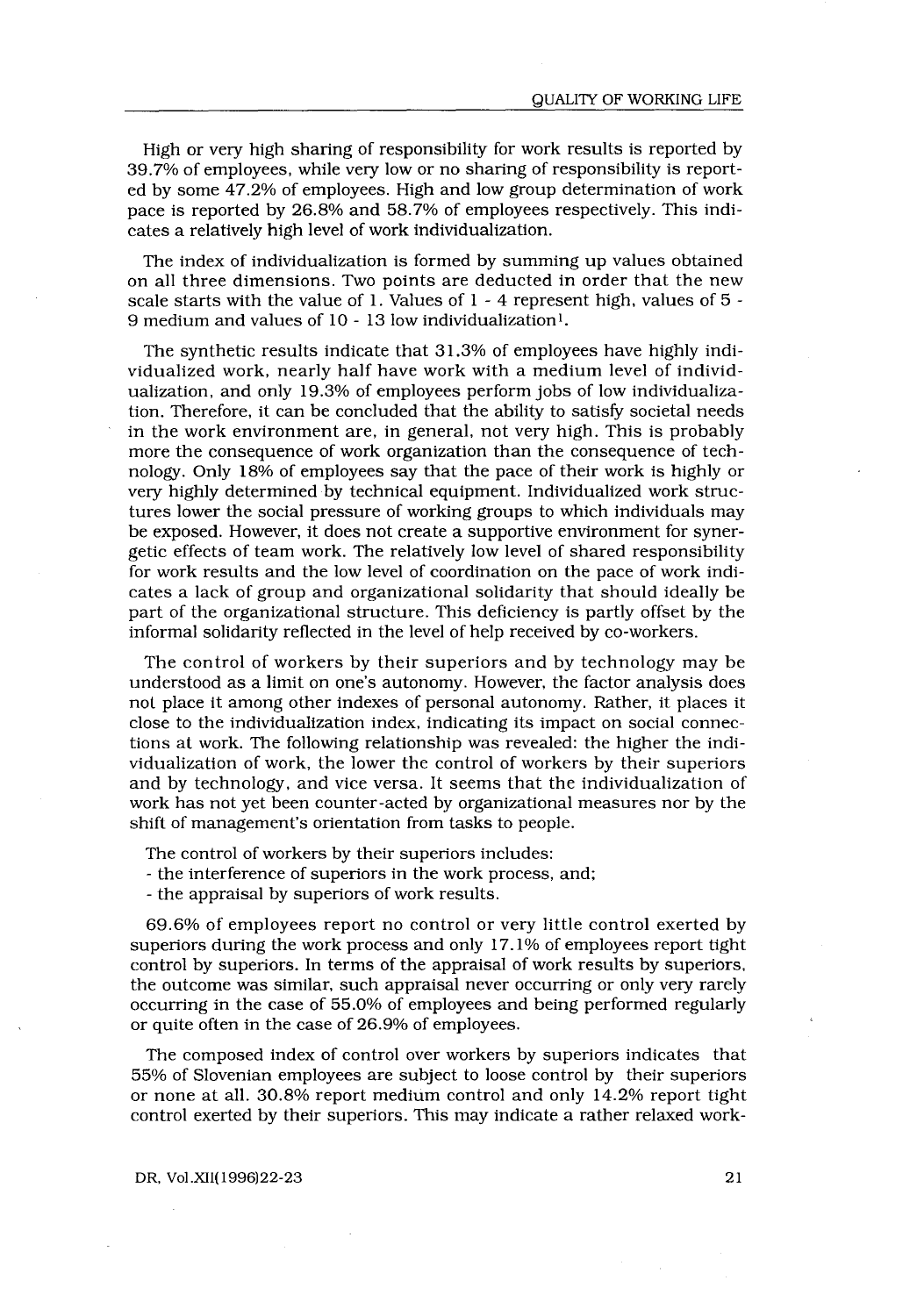ing situation which is preferable for most individuals . However, it may also indicate a rather anarchic working environment. A lack of attention paid by superiors to subordinates may also increase the level of social isolation and reduce social links. Workers are left to their own devices, a style better suited to professionals than to other employees . These workers may not be praised enough for their work achievements and may miss the support of the organizations . In such a situation, problems which occur in the work place tend not to be solved promptly if at all.

The control of workers by technology increases if:

- workers must pay high attention to the course of the work process,
- workers must respect precisely defined rules and habits while working,
- the pace of work is determined by machines and equipment,
- the pace of work must be adjusted to the needs of clients .

These four indicators were suggested by a separate factor analysis as constituent ingredients of the technological control index . The separate results are very indicative: 74.1% of employees report that their work demands a lot of attention and concentration; 62.3% report that they must respect predefined rules and habits;  $40.6\%$  must to a great extent adjust their work pace to the needs of clients; and only 18% say that the pace of work is highly determined by the machines and equipment . This means that technological control is relatively high. However, it is in fact more social and organizational than technical.

The synthetic index reveals that tight technological control is felt by 25.7% of employees, medium control by 56 .7%, and loose control by 17 .6% of employees. The principal characteristics of the socio-technical system of Slovenian work organizations are thus high individualization of work and low direct involvement of management which prefers to control the work situation via technology . Such a situation is not generally favourable for the satisfaction of societal needs in the working environment.

We have used two additional indexes to describe the work situation from the perspective of satisfying 'loving' needs. The first criteria is whether there are conflicts at work . 60 .2% of employees report that they have had disturbing conflicts . This seems to be a rather high percentage which complements the information received about the low level of attention paid to workers by the management. Such conflicts probably do not create a good working and social atmosphere in the work environment.

Second, factor analysis adds to the index of conflicts also the index of psychical strain. 66.9% of employees claim that their work is psychically strenuous . The more psychically strenuous one's work the lower the number of conflicts the employee is involved in . Those with more psychically demanding jobs, the intellectuals, seem to handle conflicts at work better than other employees.

# BEING

The ability to satisfy one's personal needs at work are measured by the following indexes:

- autonomy of working time,

DR, Vol .XII(1996)22-23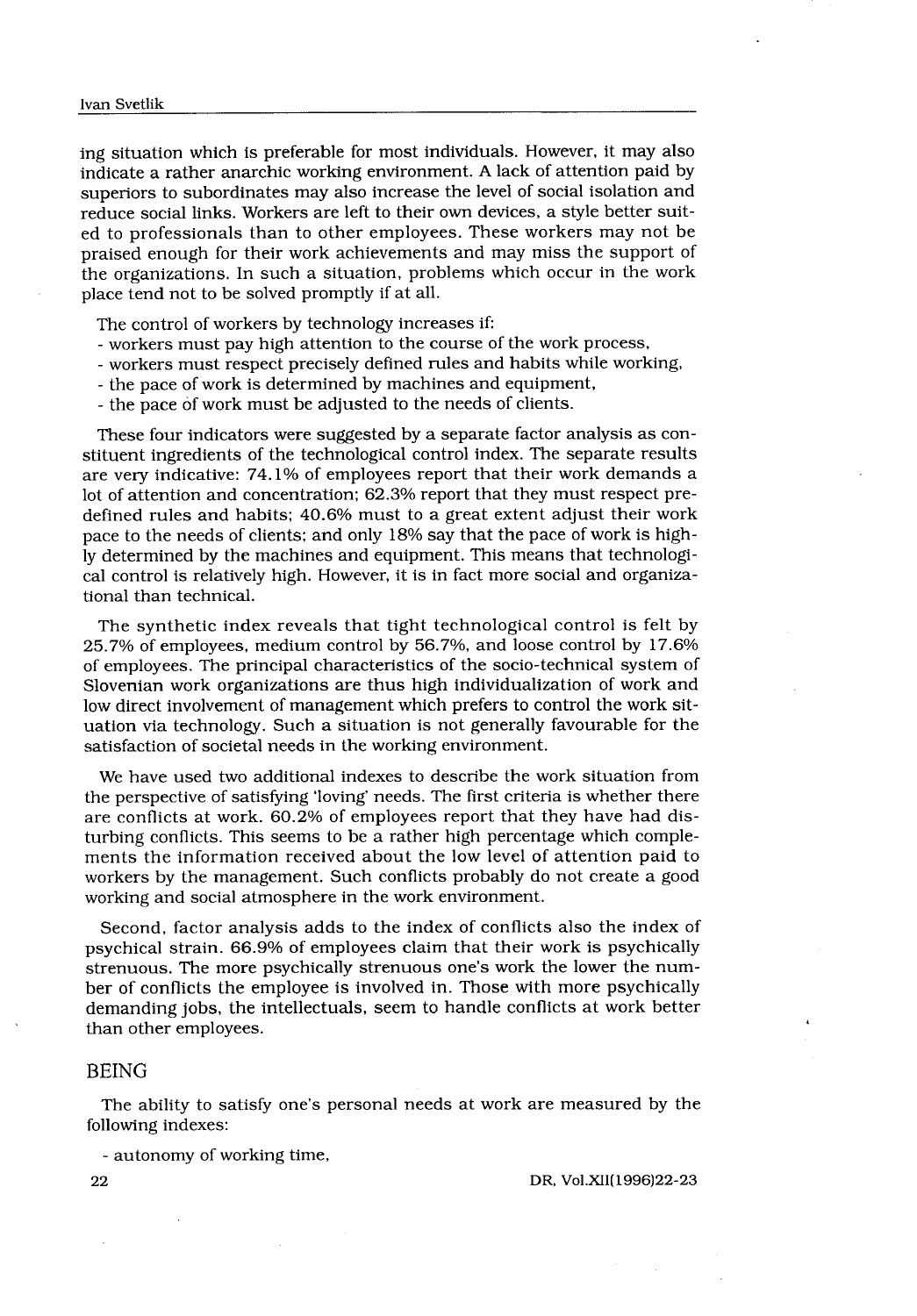- work autonomy,

- participation in decision-making,
- learning and the utilization of knowledge at work .

These indexes were grouped by factor analysis, and as mentioned already, monthly income was also added in.

Indicators of autonomy of working time are :

- that 78 .8% of employees are allowed to receive private visits during working time,

- that 66.9% of employees can determine their own pace of work,

- that 17 .4% of employees are not required to begin and end their work punctually,

- that one-third of employees have flexible working schedules, and ;

- that 38% of employees may leave their work place for a short period without notifying superiors.

It is clear that the autonomy of working time varies depending on different aspects being examined. However, a synthetic index shows that 17.7% of employees enjoy very low autonomy of working time, 66 .4% enjoy medium autonomy and 15.9% enjoy high autonomy of working time. These do not seem to be unfavourable results, particularly in light of the rather tight control over workers by technology .

However, perhaps the most important aspect of one's over-all autonomy is autonomy over the work itself. This is a function of the employee's ability to decide 'what to do' and 'how to do it' . The assumption that the ability to make the decision on 'what' also implies the ability to make the decision on 'how' is confirmed to a great extent by the results . Of a total of 809 respondents, only 30 replied that their ability to decide on 'what' was greater than the ability to decide on 'how', while the reverse was reported by 242 of the 809 employees. The remainder reported that they had equal autonomy over both 'what' work was performed and 'how' it was to be done .

A synthetic index, created in a similar fashion as the previously mentioned indexes, shows that a low level of work autonomy is given to 55 .4% of employees, a medium level to 28 .4% and a high level to only 16 .2%. The interesting outcome is that low control of superiors and high individualization of work does not automatically provide for high work autonomy, especially when technological control is high.

32.5% of employees responded that they participate in the decision-making on what to produce as well as on personnel and money issues . This is close to the 30 .9% of those who answered that they significantly influence the decisions on what to do in their work organizations .

In terms of fulfilling one's need for 'being', perhaps the possibility of learning on the job and of utilizing one's knowledge at work is even more important than autonomy over working time and over the actual work itself. This contributes to both career development and self-actualization . For the creation of the 'learning and utilization of knowledge' index, we take into account those indicators which showed the following: how much creativity

# DR, Vol .XII(1996)22-23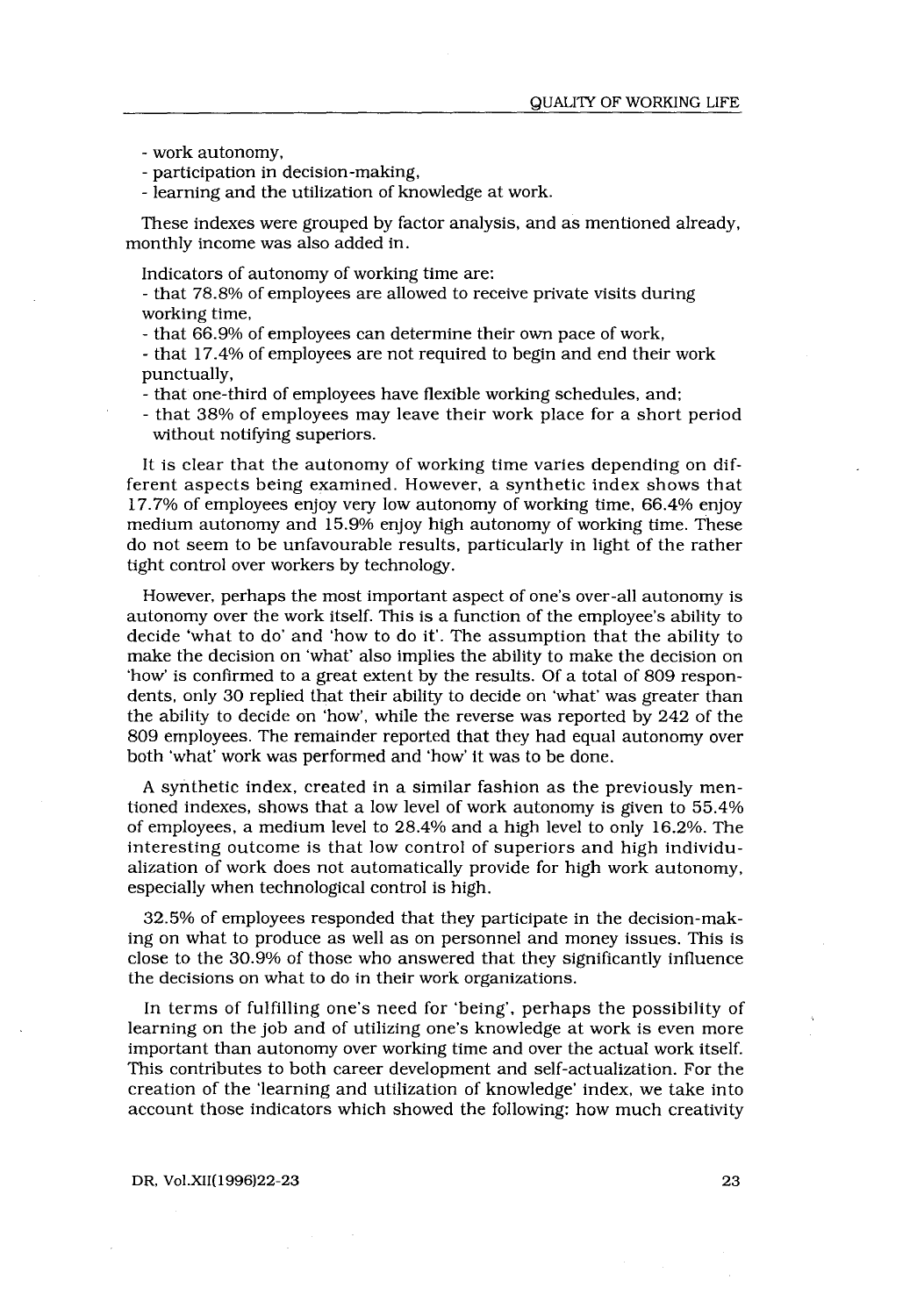$\sim$ 

was demand at the work place; if employees learn new things at work; if employees had the opportunity to attend courses during the previous year, and; if employees use at work the knowledge acquired during their formal education and training as well as knowledge acquired during former jobs . The results yielded low values for 27 .4% of employees, medium values for 49.3%, and high values for 23 .4%. This result is somewhat better than the result for work autonomy .

# THE DEVELOPMENTAL TRENDS AND THE QUALITY OF WORKING LIFE

We are facing three important developments in the sphere of work in Slovenia.

First, an increasing share of educated people are entering the labour force . From 1971 to 1991, the share of the population with a secondary education aged 15 or more increased from 25 .4% to 42 .8% . During the same period, the share of the population with a college or university education increased from 3.3% to 8.8% (Statistični letopis, 1994).

Second, Slovenia is entering the post-industrial developmental stage. In 1991, 15.0% of the active population were employed in agriculture, 45 .1% in industry and 39 .9% in services (Ignjatovič, Svetlik, Vehovar, 1992) . Only two years later, the respective percentages were 10.7%, 44.2% and 45.1% (Zavod Republike Slovenije za statistiko, 1994) .

Third, the flexibility of the labour market, virtually non-existent until 1989, is now rapidly increasing . In 1994, already 11 .1% of employees were working in flexible work arrangements, such as temporary work contracts, part-time work contracts and work for direct pay (Svetlik, 1994).

It is not easy to forecast what changes these developments will bring about in terms of the QWL. This is especially true because we have available cross-section data only. However, the cross-tabulations of the 15 indexes of the QWL, the educational profiles of the employees, the sector of production and the type of work arrangement may provide useful indications.

The contingency analysis of the 15 QWL indexes and the educational profile of employees shows a significant relationship ( $p=0.00$ ) in all but two cases : namely, fringe benefits and conflicts at work . The contingency coefficients are the highest in cases of learning and utilization of knowledge  $(0.43)$ , monthly income  $(0.42)$ , work autonomy  $(0.39)$ , participation in decision- making (0.38), autonomy over working time (0.31), physical working conditions (0.31, and physical strain (0.28).

The results indicate that more educated employees are better able to satisfy their being needs, i.e. they enjoy higher autonomy at work and they acquire and utilize more knowledge than less educated employees. The same could be said of the having and security needs of more educated employees. They have better wages, better physical working conditions and less physically strenuous work . They also work at more convenient times of

DR, Vol .XII(1996)22-23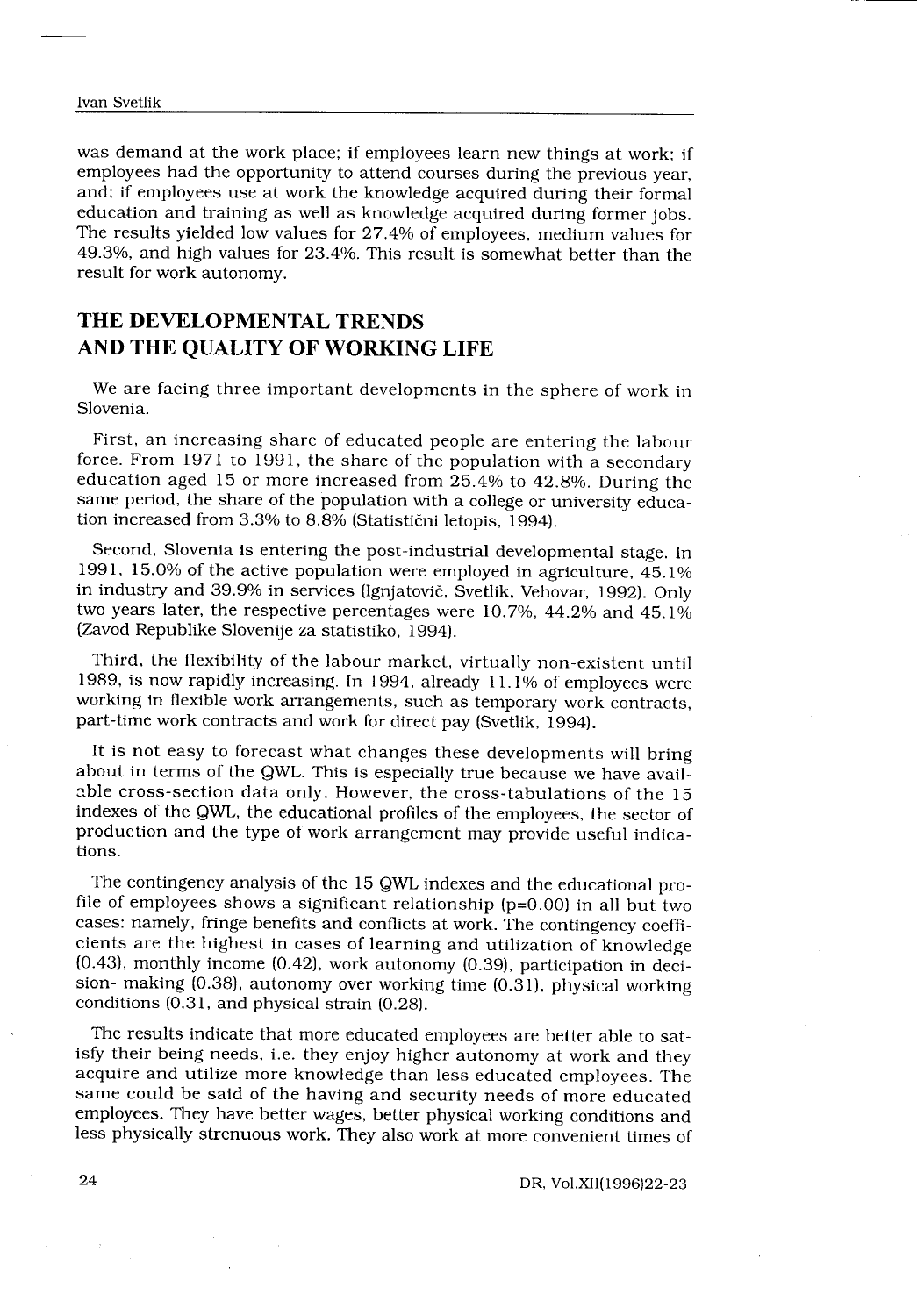day and are less exposed to work injuries and occupational diseases . It may be expected that the continued intellectualisation of work will improve these aspects of the QWL.

Although significant, the relationship between the education and the loving indexes are weak . They indicate that more educated employees have more individualized work, that they are less controlled by their superiors and by technology, and that they have more mentally strenuous work . On these grounds, one might expect decreasing opportunities to satisfy the needs of loving at work along with the increasing educational level of employees .

The strong relationship between the level of education and wages indicates that the introduction of the market economy has strengthened rather than weakened the value of education as a measure of human capital . Fringe benefits do not yet represent a means of social stratification within work organizations.

Contingency analysis of the QWL indexes and the sector of economic activity reveals similar results as the previous analysis with the exception that the contingency coefficients are somewhat lower. This could be explained by the higher education of employees in the service sector . The percentage of employees without vocational education in the agricultural sector and in industry is 37 .1%, in market services 15 .9% and in public services 15 .1%. The respective percentages of employees with college or university education are 11 .9%, 10 .3% and 38 .0%. One may expect that the effects on the QWL of the ongoing transformation to a service economy will be similar to those of intellectualisation, i.e. opportunities to satisfy having, security and being needs will increase while opportunities to satisfy loving needs will decrease.

The analysis of the relationship between the 15 QWL indexes and the type of work arrangement which was defined as either flexible or inflexible did not yield statistically significant differences with the exception of monthly wages ( $p=0.00$ ,  $c=0.14$ ) and participation in decision-making ( $p=0.05$ , c=0.07) . Contrary to some other analyses (Kravaritou-Manitakis, 1988, Crook et .al, 1992), we cannot conclude that the increased flexibility of work and employment arrangements or of the labour market is bringing about a lower QWL. However, this process has only recently emerged in Slovenia and may not have yet shown its darker side.

### DR, Vol.XII(1996) 22-23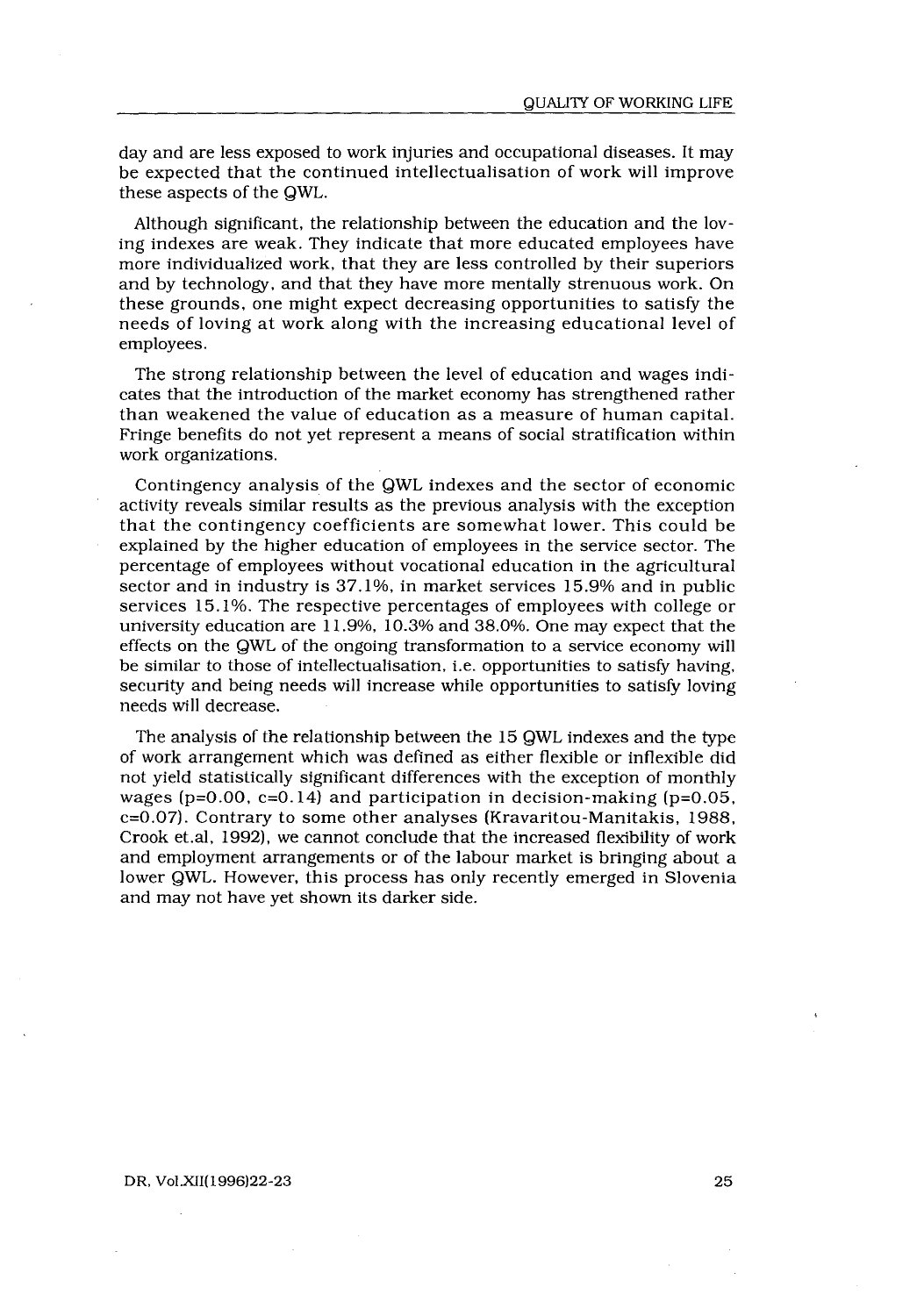# Table 1: THE VALUES OF THE QUALITY OF WORKING LIFE INDEXES IN THE CASE OF A SAMPLE OF SLOVENIAN EMPLOYEES

| Table 1:<br>THE VALUES OF THE QUALITY OF WORKING LIFE INDEXES IN THE CASE OF A SAMPLE OF |                      |                  |                 |           |                  |  |  |  |  |
|------------------------------------------------------------------------------------------|----------------------|------------------|-----------------|-----------|------------------|--|--|--|--|
| <b>SLOVENIAN EMPLOYEES</b><br>(in percentages of all employees)                          |                      |                  |                 |           |                  |  |  |  |  |
|                                                                                          |                      |                  |                 |           |                  |  |  |  |  |
| <b>INDEX</b><br><b>HAVING</b>                                                            | VALUE<br>CATEGORIES  |                  |                 |           |                  |  |  |  |  |
|                                                                                          | more than 105        |                  |                 |           |                  |  |  |  |  |
| - Monthly income<br>in 1.000 SIT                                                         | 6.5                  | 60 - 104<br>27.5 | 45 - 59<br>27.8 |           | up to 44<br>38.5 |  |  |  |  |
| - Fringe benefits                                                                        |                      |                  |                 |           |                  |  |  |  |  |
|                                                                                          | four or more<br>15.9 | 2 or 3<br>61.6   | 1 or none       |           |                  |  |  |  |  |
|                                                                                          | favourable           | medium           | 22.5            |           |                  |  |  |  |  |
| - Daily distrib.<br>of working time                                                      | 68.5                 |                  | unfavourable    |           |                  |  |  |  |  |
| <b>SECURITY</b>                                                                          |                      | 17.7             | 13.8            |           |                  |  |  |  |  |
| - Probability of injuries                                                                |                      | medium           |                 |           |                  |  |  |  |  |
| and occup. diseases                                                                      | low<br>70.7          | 22.7             | high<br>6.6     |           |                  |  |  |  |  |
| - Physical working                                                                       |                      |                  | medium          |           |                  |  |  |  |  |
| conditions                                                                               | very good.<br>18.2   | good<br>16.8     | 18.2            | bad<br>23 | very bad         |  |  |  |  |
| - Physical strain                                                                        | small                | big              |                 |           | 23.4             |  |  |  |  |
|                                                                                          | 75.4                 | 24.6             |                 |           |                  |  |  |  |  |
| LOVING                                                                                   |                      |                  |                 |           |                  |  |  |  |  |
| - Individualizat.                                                                        | low                  |                  |                 |           |                  |  |  |  |  |
| of work                                                                                  | 19.3                 | medium<br>49.4   | high<br>31.3    |           |                  |  |  |  |  |
| - Control of                                                                             | loose                | medium           | tight           |           |                  |  |  |  |  |
| superiors                                                                                | 55.0                 | 30.8             | 14.2            |           |                  |  |  |  |  |
| - Control of                                                                             | loose                | medium           | tight           |           |                  |  |  |  |  |
| technology                                                                               | 17.6                 | 56.7             | 25.7            |           |                  |  |  |  |  |
| - Conflicts at                                                                           | no                   | yes              |                 |           |                  |  |  |  |  |
| work                                                                                     | 39.8                 | 60.2             |                 |           |                  |  |  |  |  |
| - Psychical strain                                                                       | small                | big              |                 |           |                  |  |  |  |  |
|                                                                                          | 33.1                 | 66.9             |                 |           |                  |  |  |  |  |
| <b>BEING</b>                                                                             |                      |                  |                 |           |                  |  |  |  |  |
| - Work time                                                                              | high                 | medium           | low             |           |                  |  |  |  |  |
| autonomy                                                                                 | 15.9                 | 66.4             | 17.7            |           |                  |  |  |  |  |
| - Work autonomy                                                                          | high                 | medium           | low             |           |                  |  |  |  |  |
|                                                                                          | 16.2                 | 28.4             | 55.4            |           |                  |  |  |  |  |
| - Participation<br>in dec. making                                                        | yes<br>32.5          | no<br>675        |                 |           |                  |  |  |  |  |
| - Learning and                                                                           | a lot                | medium           | a little        |           |                  |  |  |  |  |
| knowledge utiliz                                                                         |                      |                  |                 |           |                  |  |  |  |  |
|                                                                                          | 23.4                 | 49.3             | 27.4            |           |                  |  |  |  |  |